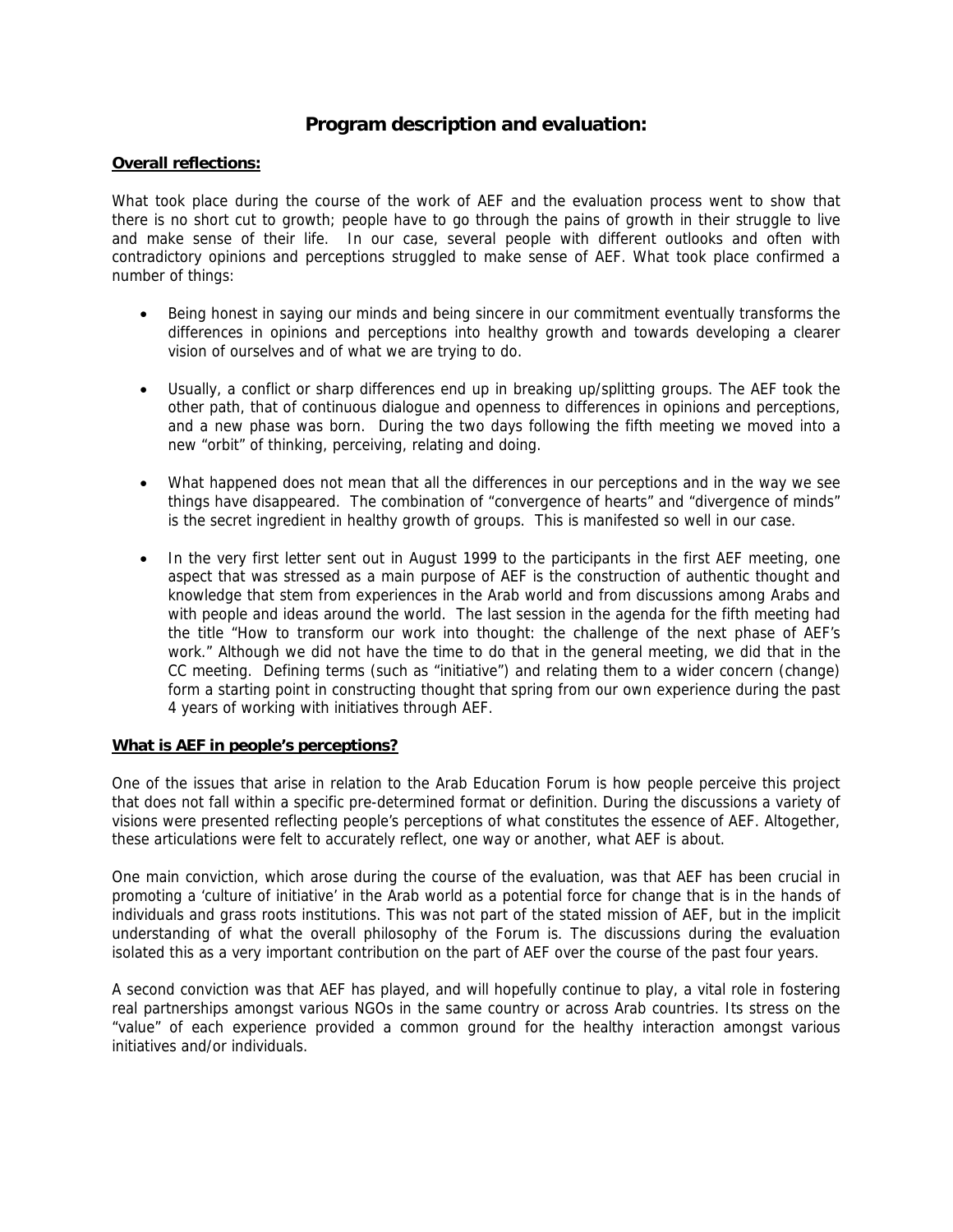A third conviction was that AEF meetings have helped many initiatives to come out of their "isolation" as they fostered the feeling that there are people in other parts of the Arab world who are dealing with similar issues, facing the same obstacles, and having the same commitment to their work and mission.

One negative aspect has been an over-emphasis on the critique of the official educational establishment that has given the wrong impression that one of AEF's missions is to criticize and speak against formal educational institutions. It was clarified in the course of the evaluation that even though this might be occasionally expressed as the personal opinion of the director of AEF, it does not constitute the mission or purpose of AEF.

As to how people would describe AEF, the following descriptions/conceptions were stated:

- AEF is a space for learning and reflection, as it is also an instrument of change and growth.
- **AEF** is a space where initiatives are presented and discussed.
- AEF is a window to the Arab world at large
- AEF is a reflection of diversity in its work and its convictions.
- The strength of AEF is in that it builds on what exists.
- **Focus on learning and not education is the heart of AEF**

# **The Annual meetings:**

#### **Description:**

AEF has, since 1999, organized 5 annual meetings. The first meeting was held in Beit Miry – Lebanon in 1999, the second in Amman-Jordan in 2000, the third in Sharm Sheikh – Egypt in 2001, the fourth in Agadir-Morocco in 2002 and the fifth in Beit Mery – Lebanon in 2003. Each meeting had a specific theme – focus as follows:

First meeting: Learning and Education Second meeting: Importance of expression in learning Third meeting: Characters targeting children and youth in Arab media

Fourth meeting: Inspiring initiatives in teaching the Arabic language

Fifth meeting: Reflection on and evaluation of the work of AEF.

Each meeting included 16 – 22 participants from at least 8 Arab countries with relevant initiatives in the field under discussion. Each participant had the opportunity to present his/her initiative and adequate discussion time was granted. The proceedings of each meeting were published in a book as well as on the website. Each presentation is linked to the email address of the person/organization for feedback. Furthermore, many of the meeting participants went on to organize bi-lateral and multi-lateral projects which sometimes involved the AEF as a partner as well.

#### **Evaluation:**

- During the course of the evaluation it became evident that there is disagreement on what we mean when we say that the annual meetings bring together "inspiring initiatives that focus on learning" from the Arab world. The discussion focused on two vital aspects of this issue:
	- 1. What constitutes an "initiative"?
	- 2. If we agree on the elements that make up an initiative, is it possible to agree on whether a certain initiative is "inspiring" or not? What if an initiative seems mundane and average in one context and inspiring in another, which context do we judge it by?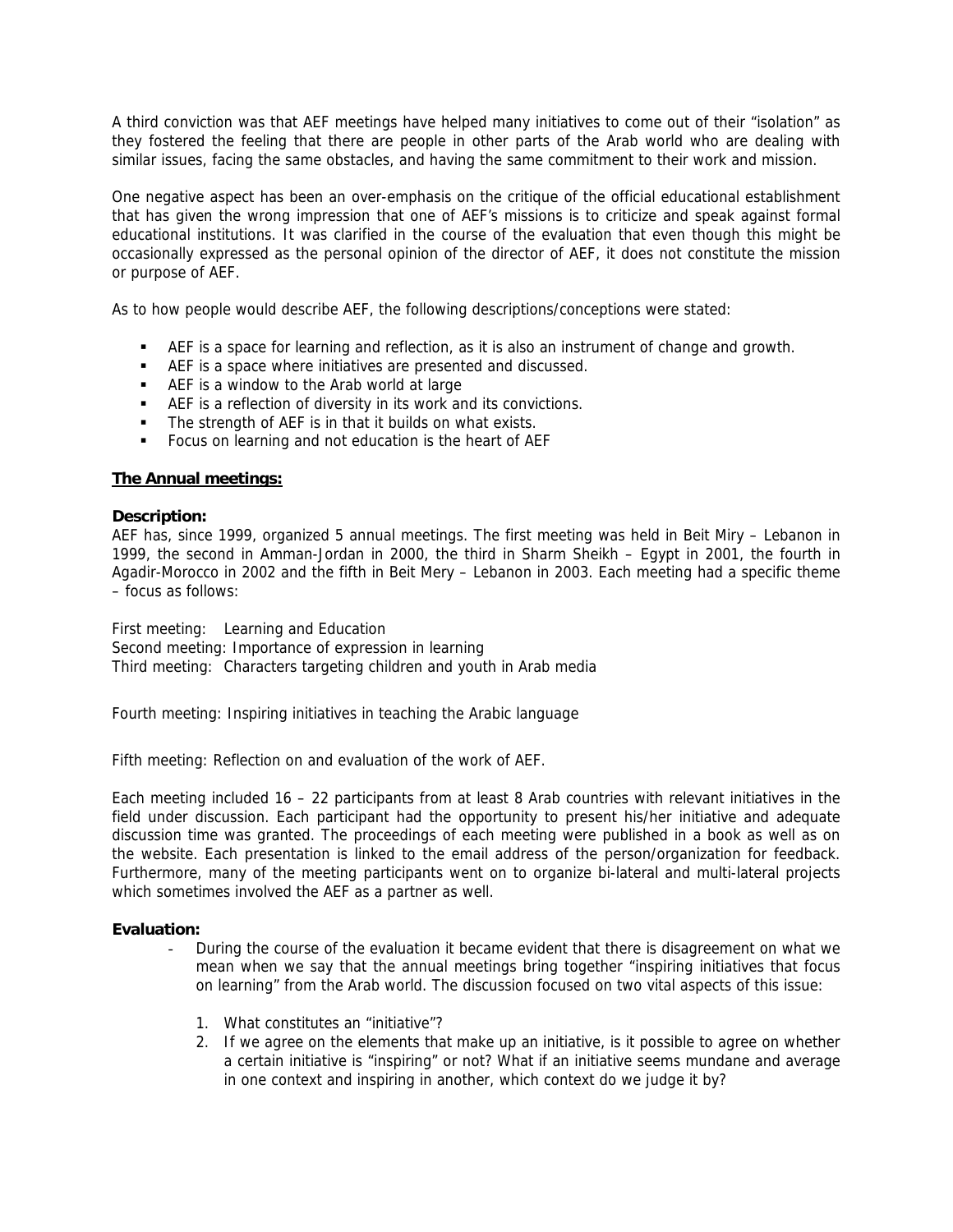- There is a need for the annual meetings to go beyond their current task of being a space for the presentation of initiatives and contribute to influencing policies.
- The AEF needs to provide the opportunity for the in-depth discussion of and reflection on specific initiatives in order to help them look closely into their successes and failures and expand both horizontally and vertically in the exploration of that initiative/theme in order to help those in charge to move forward with their work.
- AEF needs to play a more active role in the dissemination of these initiatives whether through inviting people to make presentations, writing in the media, or through the website.

#### **Qalb el Umur:**

#### **Description:**

Qalb el Umur as a concept preceded the establishment of the Arab Education Forum by two years in the form of informal meetings amongst young Arabs who were interested in the reflection on and expression of personal experiences as a basis for learning and for the construction of knowledge about life and society. When AEF was established, Qalb el Umur became the sub-project which works with youth and expression.

Since 1999, 3 annual QU meetings have been organized (2000,2001, 2002), all of them in Jordan. These meetings brought together a number of youth from more than 10 Arab countries who have been actively involved in the production of Qalb el Umur magazines or films.

Since the first issue of QU magazine published in September 2000 in Lebanon, 16 issues have been published in Palestine, Lebanon, Jordan, Morocco, Boston, and Kuwait, as well as one issue in Iran and ten issues in India.

#### **Evaluation:**

Qalb el Umur is in principle an initiative; however the presentations given by the youth who were involved in the project showed that this is not enough. The main problem has been that after the production of the first issue and perhaps the second there is a sense of boredom with the whole process and the youth feel that they need more than this and hence disassemble as a group and stop producing any more magazines. This, however, has not stopped many of them from taking their experience elsewhere and promoting the idea, sometimes even producing another issue with a different group. Others have been prompted to do their own grassroots initiatives to feel that they are actively contributing to the development of their community and not just writing about their feelings or experiences.

The evaluation discussion revealed a misconception which was not clarified in the initial literature on the project, which is that QU is not simply a product (a magazine or video) but rather a set of convictions and a process through which the participants become aware – through first hand experience - of the importance of reflecting on, sharing, and writing about their experiences. However, each issue of the Qalb el Umur magazine needs to be an independent initiative, i.e. each magazine needs to have a new spirit. The first issue is normally a new initiative for the group, and therefore exciting. If the second issue is produced in the same way it loses its vitality as an initiative, which leads to a feeling of boredom. Therefore, it is essential that each issue of the magazine should arise from a new sentiment or dream or vital issue for the group in order for the group to deal with it as a new initiative that encourages them to reconsider and reflect on what is happening around them and within them.

The discussion revealed that the main drive had been towards producing the magazines as a "product" without a drive for going through real experiences. This has eventually deprived QU of its rich content and brought about dissatisfaction amongst the participants.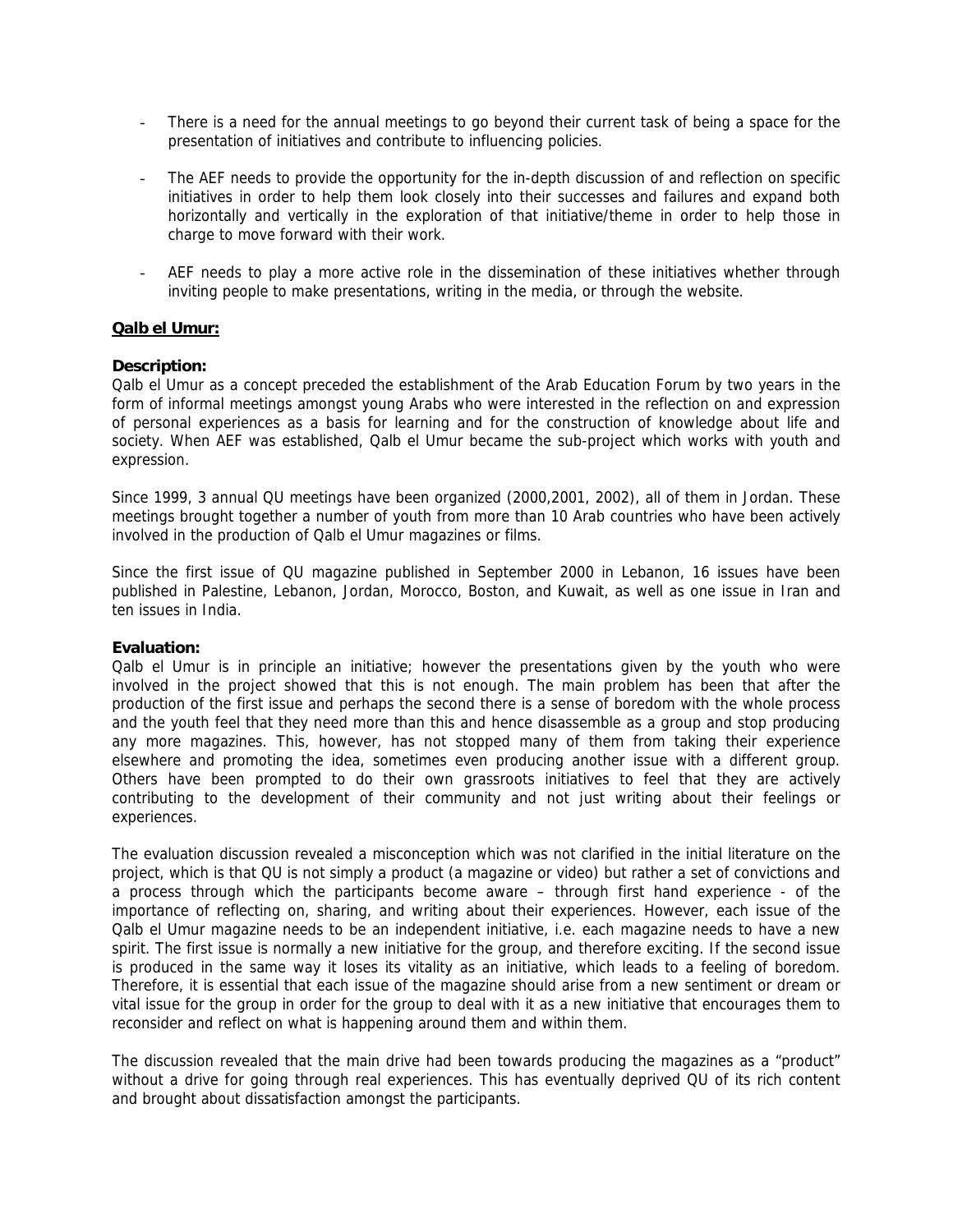Another image that was proposed of QU was that it is more of an informal workshop whereby youth come together to write about and discuss their experiences and then publish their writings in a magazine or produce a video about it. This is not an activity that needs to be repeated, in the sense that it can be repeated if the group feels they did not have the opportunity to express their experiences in full in the first edition. However, it is the experience that they go through here which is important, what is more important afterwards is that they go on to start with other inspiring initiatives and gain the habit of reflecting on what they do, writing about it, and sharing their reflections with other people of similar interests. This is the main purpose of QU which has been achieved in various degrees as expressed by many who have been through this experience; however that can easily be lost in the drive for producing a magazine as such.

It was agreed during the course of the evaluation that each QU group needs to disassemble as a group after producing the magazine, but it is their responsibility, either as individuals or as a group, to generate another QU group: i.e. transfer the experience to other youth.

It was also suggested that two new principles should be added to the QU principles: (1) Ensure the protection of the individual and society (not to hurt anyone), and (2) it is the responsibility of the group to give birth to at least one more group.

Another suggestion by the youth was that AEF needs to promote more dialogue between the local young QU groups and the adult network of AEF. The example of the local meeting in Amman was a very good one in the richness of this exchange and the potential for cooperation amongst them in the future, encouraging the involvement of youth in these initiatives.

#### **The Resource Center:**

#### **Description:**

The resource centre is at the heart of the products of the work of AEF since it attempts to document and disseminate information about all the inspiring initiatives that AEF comes across on a regular basis.

So far there are 12 initiatives out of a total of 35 presented in full in the resource centre on the web. The main difficulty has been that many of the initiatives have not cooperated in providing the necessary information or updating the available information that we have about them. The section on publications is currently under development since one of the objectives of the resource centre is the promotion of the publications that the initiatives affiliated with AEF produce.

#### **Evaluation:**

Since the employment of a Webmaster specifically dedicated to the development of the website and the resource centre in January 2003 the work on both aspects has been very efficient. However, it was agreed that the AEF staff and coordinating committee need to exert more efforts towards encouraging the individuals and organizations linked to AEF to present their work on the resource centre.

# **Regional Cooperation:**

#### **Description:**

In the course of its work, AEF has been involved in specific projects of regional cooperation with organizations and/or individuals who are involved in the AEF network. Some of these projects were:

- 1. Workshop on "Regaining the Use of Senses in Education" organized by the Teacher's Creativity Center (Palestine) in Jordan in January 2001.
- 2. Consultancy and workshops in cooperation with the Reading Promotion Campaign in Palestinian refugee camps in Lebanon.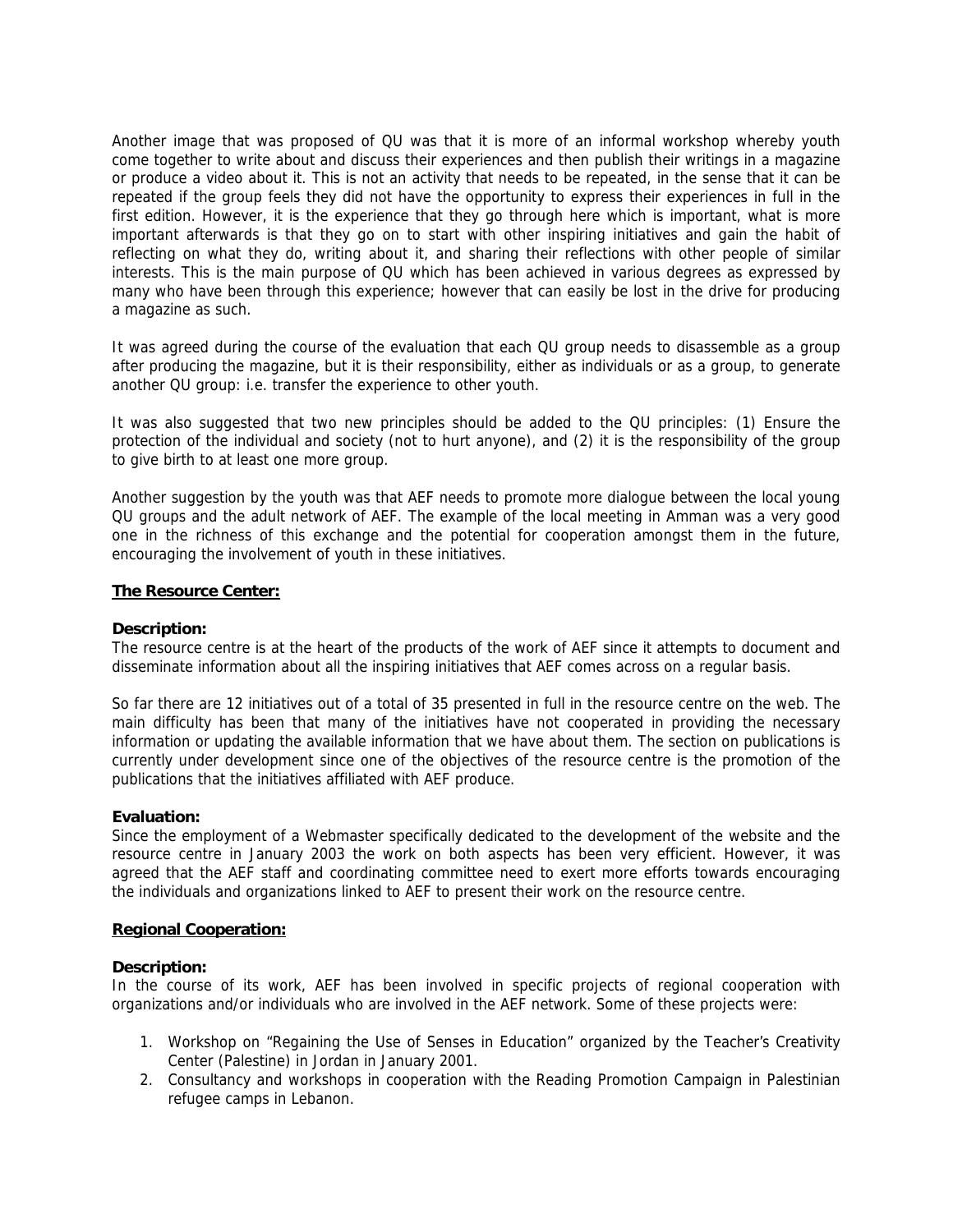- 3. Training for youth on video documentation by Dimitri Khodr (Beirut DC Lebanon) and Samar Dudin (Jordan) in November 2001.
- 4. Workshop on "drama in education" organized by Wassim Kurdi in Amman-Jordan in April 2002 in cooperation with El Warsha and El Fawanis theatre groups (Egypt and Jordan respectively).
- 5. Seminar in Alexandria on "Creativity and civil society" organized by the Egyptian Center for Mediterranean research and studies on development in May 2002.
- 6. Meeting for the network of initiatives promoting reading and writing in the Arab world in cooperation with the UNESCO office – Jordan in Amman – Jordan in September 2002.
- 7. Seminar on "illustrations in children's books" at the Sfax children's book fair Tunis.

The involvement of AEF in these activities ranged from locating and bringing in facilitators for workshops to assisting in the planning, evaluation, and documentation, or providing financial assistance for travel and accommodation of participants.

# **Evaluation:**

The individuals/organizations involved in these activities of regional cooperation expressed their satisfaction with the involvement of AEF so far and discussions are already in place for taking this cooperation forward.

One suggestion was made that it would be very important that more is written on these activities by the individuals/organizations with whom the AEF cooperates.

Another comment was made regarding the lack of involvement of the respective organizations that the Coordinating Committee members are linked to in such regional co-operations that the AEF undertakes. It was agreed that their future involvement will be a great asset to the coherent development of the work and vision of AEF.

#### **AEF and QU Films:**

#### **Description:**

Thanks to the Omar Khudari Foundation, AEF has been able to partially and/or fully support the production of a number of films by young filmmakers within three main guidelines:

- 1. Support young professional filmmakers as they are beginning their career in producing films about their lives or about the lives of people/communities close to them in the spirit of AEF and Qalb el Umur. The AEF contributed to the production of three such films in this category: **This is not living**, Alia Arasoghli (dir.), Palestine 2002 **So near yet so far**, Eliane Raheb (dir.), Lebanon 2002 **News Time**, Azza el Hasan (dir.), Palestine 2002
- 2. Commission the production of films about inspiring initiatives in the Arab world, whether as individuals or organizations. Three films have been completed so far and three are still in process.

**Every day**, children of the garbage collectors in Cairo, CID (beneficiary), SEMAT (executive production), 2002.

**Hajar,** Azza al Hasan (dir.), Palestine 2003.

**Safar**, Dimitri Khodr (dir.), film about the AEF also featuring some of the inspiring initiatives that constitute part of the AEF network, 2003.

**Dhahran Ahliyyeh schools**, Saudi Arabia, Dimitri Khodr (director) – in process.

**Ahliyyeh girls school**, Jordan, Khaled Hadad (director) – in process.

**Zeid al Mushiki school**, Yemen, Badr bin Hirsi (director) – in process.